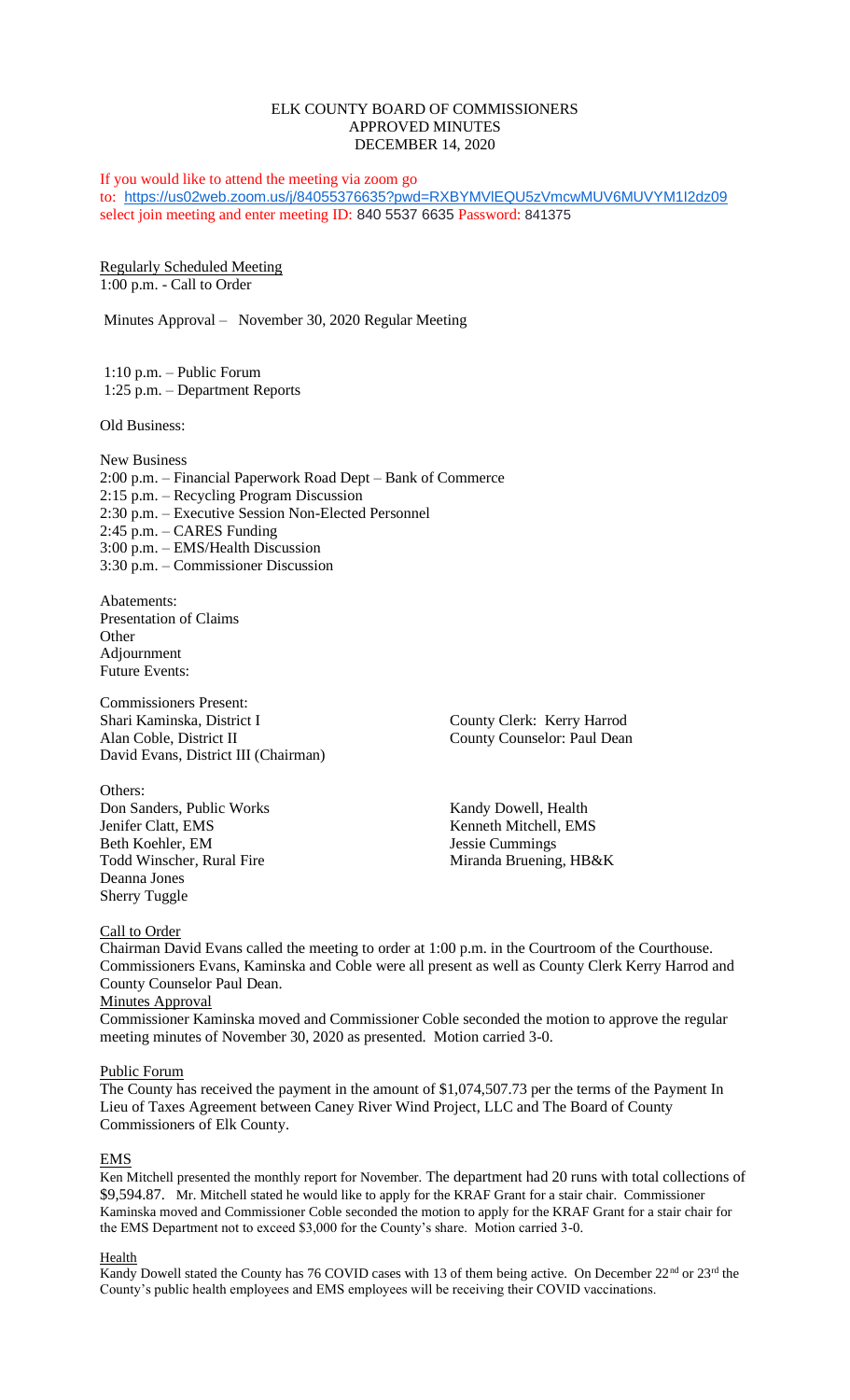## Emergency Management

Beth Koehler presented two repair estimates for the 2011 Jeep. Mrs. Koehler stated she would like to go with the lowest estimate from Pool's Body shop out of Winfield.

### Rural Fire

Todd Winscher stated the new tanker is ready and stationed in Longton. Mr. Winscher would like to get three more WEX fuel cards. Kerry Harrod will order three additional cards for the Rural Fire Department.

### Public Works

# Road

Don Sanders presented an Agreement for Construction on the bridge at Road 18 and Rock from Kirkham & Michael. The project on Killdeer west of Road 12 was completed last Thursday. Commissioner Kaminska moved and Commissioner Coble seconded the motion to execute the agreement for engineering inspection services for the bridge project at Road 18 and Rock. The agreement is between Elk County and Kirkham & Michael Associates. Motion carried 3-0.

# Noxious Weed

Mr. Sanders stated the County should look into declaring thistle as a noxious weed. A sample resolution was presented to review. Mr. Sanders will gather more information regarding the process of declaration within the County of a noxious weed.

#### Recycling

Mr. Sanders spoke with Martin Burke with USD 282 regarding the program. They will continue working together to come up with a plan to keep the recycling program going.

### Register of Deeds

Kerry Harrod presented the monthly report for November. There were 39 instruments recorded with total collection of \$1,843.50. Stephanie Ollenborger would like to purchase a desk for her office. Commissioner Kaminska moved and Commissioner Coble seconded the motion to authorize the purchase of a work station for the Deputy Register of Deeds in the amount of \$1,238.00. Motion carried 3-0.

## County Clerk

Kerry Harrod presented the Commission with the National Association of Counties membership renewal and the League of Kansas Municipalities membership information. The Commission would like to table these renewals until the new commission is sworn in. Ms. Harrod stated the County still needs a representative for the South-Central Kansas Area Agency on Aging and Disability Board of Directors.

#### Financial Paperwork Road Department

Jessi Cummings with The Bank of Commerce presented the lease purchase agreement for the 2021 Western Star 4900 tractor. The County will finance \$55,574 with a 1.72% interest rate for 2 years. Commissioner Coble moved and Commissioner Kaminska seconded the motion to sign the lease purchase agreement with The Bank of Commerce for the amount of \$55,574 for the 2021 Western Star tractor. Motion carried 3-0.

### CARES Funding

Deanna Jones presented a spreadsheet for the direct aid. Discussion was had regarding the salaries of employees affected by COVID quarantine. Mrs. Jones will determine how much funding the County can put back for salaries. Kerry Harrod will do journal entries from the CARES Fund to the General Fund, EMS, and Sheriff Funds when the amount is determined. Three more Coronavirus Relief Fund Grant Applications for Small Businesses were received.

#### Break 2:55p.m.

Commissioner Coble moved and Commissioner Kaminska seconded the motion to take a 5-minute break. Motion carried 3-0.

### Back in session 3:00 p.m.

### EMS & Health Facility

Miranda Bruening with HB&K discussed building permits and inspections, window tints, trash carts and bonds. The bids will be opened on Monday, December 28, 2020 at 2:00 p.m. in the Courtroom of the Courthouse.

#### Executive Session 3:25 p.m.

Commissioner Kaminska moved and Commissioner Coble seconded the motion to go into executive session for 10 minutes to discuss financial affairs of a third party with Paul Dean present. Motion carried 3-0.

Back in session 3:35 p.m.

#### Action:

Chairman Evans moved and Commissioner Coble seconded the motion to award Heather's Hideaway of Howard \$4,000, The Hair Mill of Moline \$2,300 and A Cut Above of Howard \$700 from the CARES Funding. Motion carried 3-0.